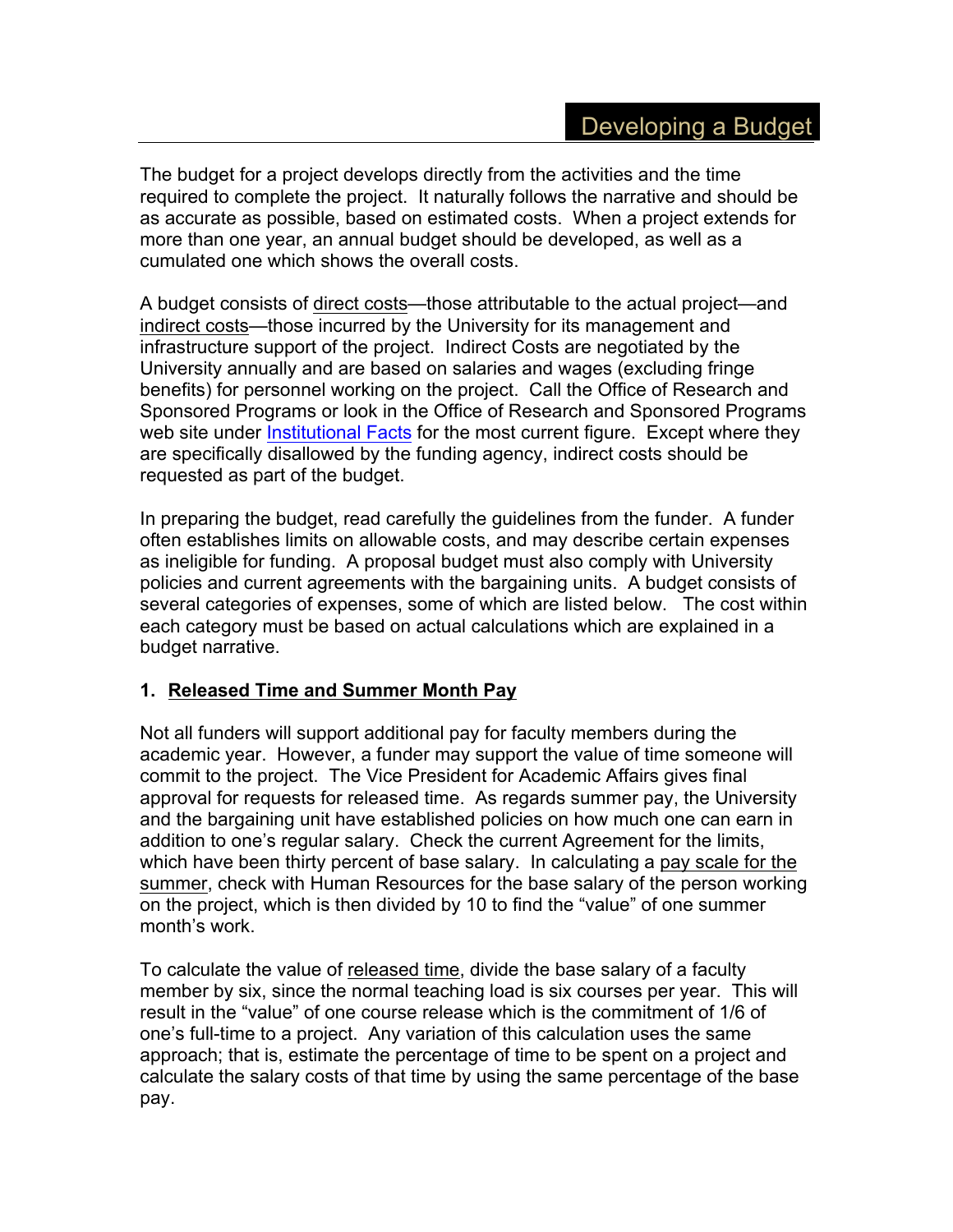## **2. Salaries**

Salary is based on time spent at a particular activity and the expertise involved to complete the tasks. A salary is different from a stipend, which is a fixed amount "contracted" for a specific job. A stipend is entered in a different budget category and can be considered a payment for services.

Salaries must be appropriate to the time and task, whether for professionals or student assistants. Calculate the number of hours required to do the job and the pay scale.

# **3. Fringe Benefits**

Any salary charged to the project must also be associated with fringe benefits. These are figured generally at 7.65% of the salary for part-time and summer work. Full-time employment—and this includes the portion of a salary budgeted for course release—should be figured at 40.15% for fringe benefits.

## **4. Travel**

Often a funder asks that the outcomes of a project be distributed at conferences, or that the project principals attend training. Costs for these expenses should be identified specific to an appropriate conference or estimated for the number of people who will be traveling. Mileage costs should be figured at the allowable rate in New Jersey. Add citation of reference for funding rates.

## **5. Supplies, Equipment**

These should be figured based on the activities of the project. Funders often know when a budget is inflated, so be certain to request amounts that are appropriate. Equipment costs should be based on manufacturer's cost for educators. Equipment costs are rarely estimated and often require documentation from the manufacturer.

## **6. Consultants**

These are payments to experts who will perform a fee for service, e.g. a fixed amount to be given for an assessment of the project. There are no fringes charged.

## **7. Indirect or Facilities and Administration (F&A) Charges**

These are added to the direct costs of a project and are based on rates negotiated by the University with the federal government. The negotiation is a result of an analysis of space, utilities, University budgets, and so on and provide the University with the authority to request compensation for these expenses.